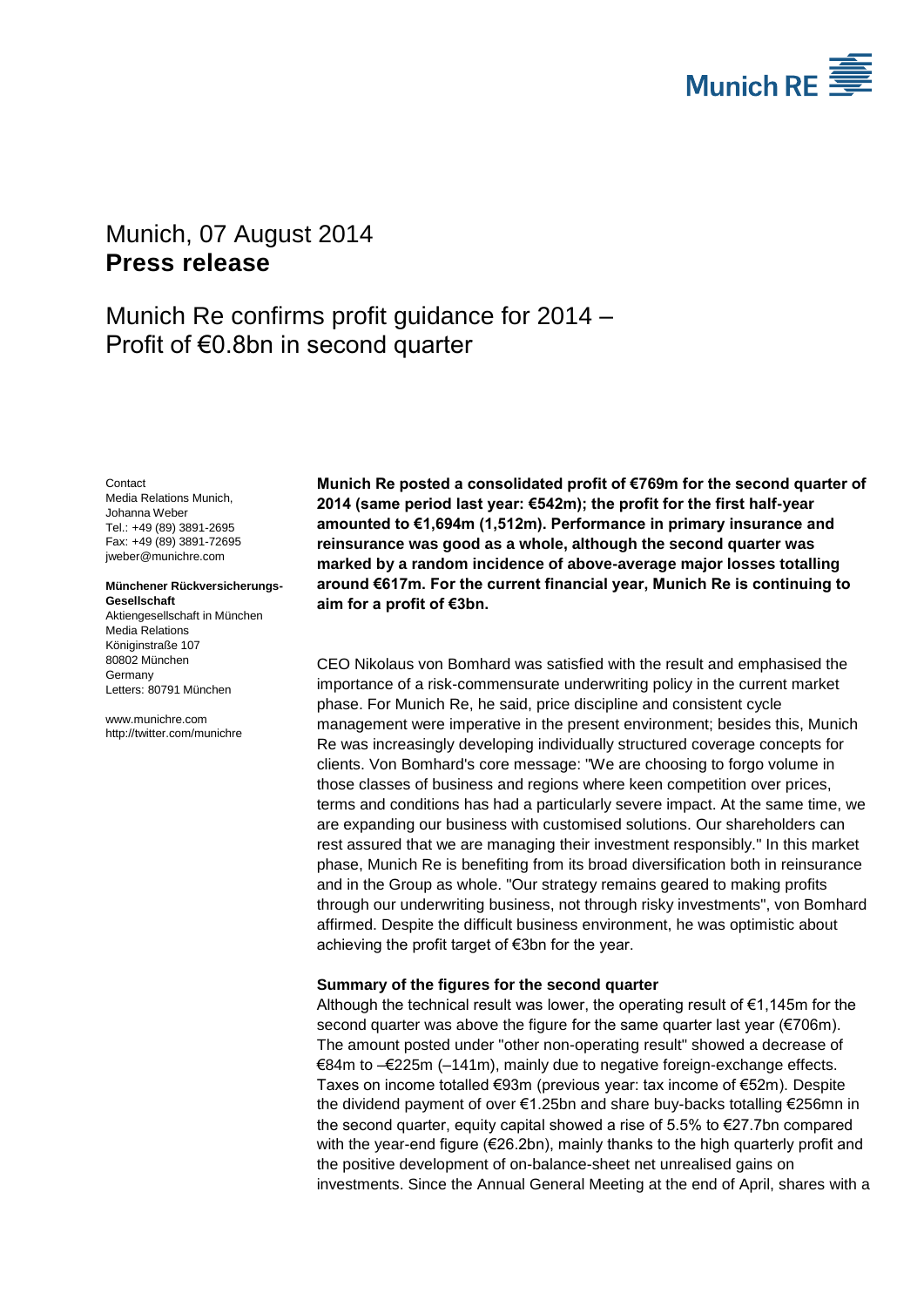

07 August 2014 **Press release** Page 2/10

volume of around €240m have been repurchased as part of the follow-up share buy-back programme announced in March.

The annualised return on risk-adjusted capital (RORAC) in the first six months amounted to 14.1%, thus coming pleasingly close to the target of 15%. The return on equity (RoE) totalled 12.5%.

Gross premiums written in the second quarter showed a decrease of 7.4% to €11.9bn (12.8bn). If exchange rates had remained the same, premium volume would have fallen by 4.1% year on year.

#### **Reinsurance: Result of €634m in second quarter**

In reinsurance business, the operating result for the second quarter came to €846m (423m). The business field of reinsurance accounted for €634m (367m) of the Group consolidated result for the second quarter. Reinsurance contributed a result of €1,384m (1,195m) for the period from January to June.

In the period from April to June, gross premiums written fell by 7.9% year on year to €6.6bn (7.1bn). If exchange rates had remained the same, premium volume would have fallen by 3.4%. In the life reinsurance segment, gross premiums written decreased in the second quarter by 17.6% to €2,467m (2,994m), while premiums in property-casualty reinsurance showed a total reduction of 0.9% to €4,097m (4,135m). The development of the euro exchange rate, with a stronger euro than in the second quarter of 2013, had a distinctly negative impact on premium.

The combined ratio in property-casualty reinsurance was 101.4% (99.3%) of net earned premiums for the second quarter, and 94.1% (92.4%) for the first halfyear. After a first quarter with low costs for major losses, the second quarter was marked by a high random incidence of man-made major losses. Altogether, expenditure for major losses totalled €617m (605m) in the second quarter. Major-loss expenditure amounted to 1.0% (2.6%) of net earned premiums in the first quarter, 15.4% (15.2%) in the second quarter, and 8.2% (8.8%) in the first half-year.

Expenditure for natural catastrophes totalled €291m (314m) in the second quarter. By far the most expensive natural catastrophe  $\epsilon$ 180m according to current estimates – was a severe snowstorm in Japan that occurred in February. Owing to late-reported claims, these losses were not accounted for until the second quarter. In April, a powerful earthquake off the coast of northern Chile wreaked considerable damage, for which Munich Re currently anticipates net expenditure of around €50m. Moreover, in May unusually heavy rainfall led to substantial floods in Serbia, Bosnia-Herzegovina and Croatia, for which Munich Re expects net expenditure of €40m. Altogether, man-made losses totalled €326m (291m) in the second quarter. Following the complex salvage operations, Munich Re now estimates its overall claims burden from the accident involving cruise ship Costa Concordia in 2012 to be around €120m (previous estimate last year: €100m). As claims notifications remained significantly below the expected level overall, reserve releases of around €180m were made. This represents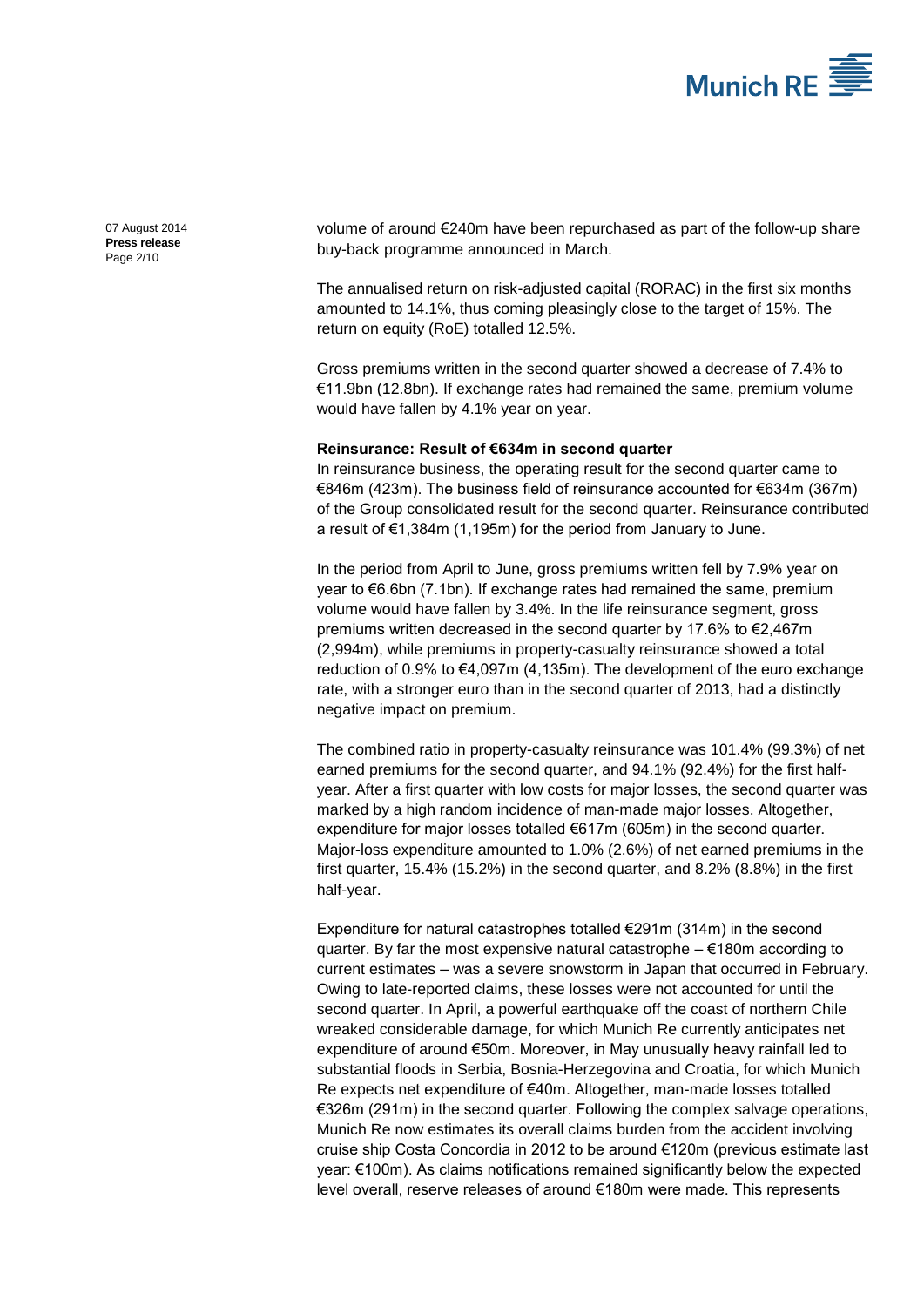

07 August 2014 **Press release** Page 3/10

some 4.5 percentage points of the combined ratio for the second quarter. For the first half-year, reserves totalling around €320m, or approximately 4.0% of net earned premiums, were thus released.

The renewals at 1 July 2014 mainly involved treaty business from the USA, Australia and Latin America, with a premium volume of around €2.0bn up for renewal. As a consequence of cycle management, the premium volume in this renewal round fell by a good 7%, this figure including a price reduction of around 3.6 percentage points. Torsten Jeworrek, Munich Re's Reinsurance CEO: "Thanks to our strict cycle management, our portfolio remains profitable even after the recent renewal rounds."

#### **Primary insurance: Result of €104m in second quarter**

The operating result for the primary insurance segment from April to June was €245m (223m), while the consolidated result for the second quarter came to €104m (149m). Primary insurance generated a result of €258m (266m) for the period from January to June. The ERGO Insurance Group posted a result of €133m (116m) in the second quarter.

At 96.0% of net earned premiums, the combined ratio in property-casualty insurance in the second quarter was a little better than the previous year (96.1%); for the half-year, it was 95.5% (96%). In the second quarter, the combined ratio in international property-casualty insurance improved to 97.5% (98.0%). In German business, it amounted to 95.1% (95.0%) for the same period.

Total premium income across all lines of business increased by 1.8% in the second quarter of 2014 and came to €4,458m (4,378m), while gross premiums written were up by 1.9% to €4,053m (3,977m) in this period. Whereas premium income in life insurance fell in Germany, it increased in international business. Premium income in property-casualty insurance and health was almost at the level of the previous year.

By the end of the second quarter, the new generation of life insurance products developed by ERGO had been on the German market for a year. These products, which are offered in two variants, were bought around 21,000 times over this period. ERGO CEO Torsten Oletzky commented: "The new product range has become well established. Its share of annuity policies sold by us in private-client business not sponsored by the state is now more than 70%. However, we are concerned that in general people are neglecting to make provision for old age. In light of the low interest rates paid on all forms of investment, many people are delaying decisions on long-term provision. But the life expectancy trend and development of state pensions mean that this is not wise. Anyone wishing to be well provided for in old age needs to start making provision in good time."

## **Munich Health: Result of €22m in second quarter**

Munich Health's operating result in the second quarter was €35m (52m), and the consolidated result for the same period was €22m (31m). Munich Health generated a result of €42m (68m) for the period from January to June.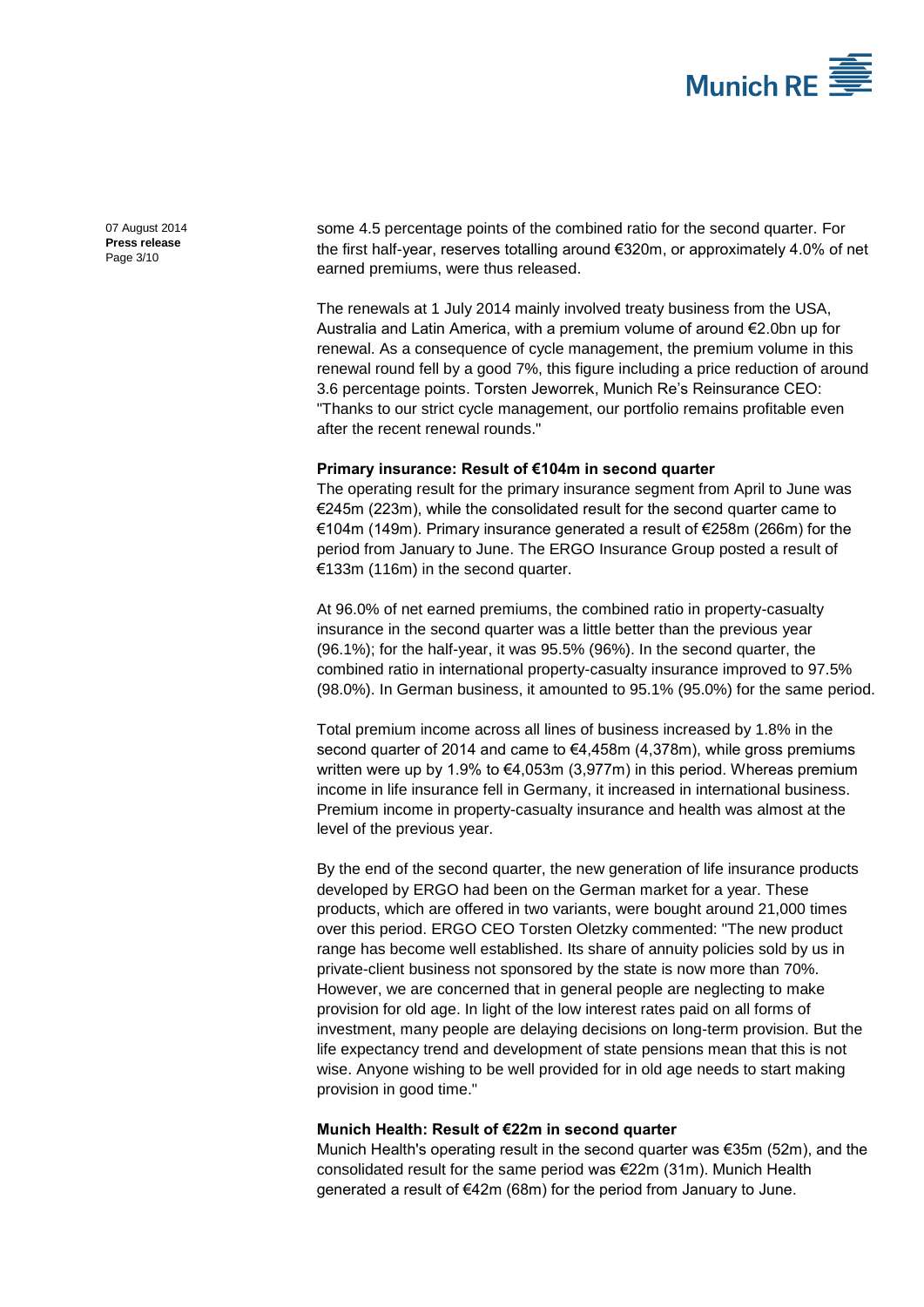

07 August 2014 **Press release**

Press release<br>Page  $4/10$  At  $\epsilon$ 1,239m (1,703m), gross premiums written in the second quarter fell year on year. Owing mainly to the sale of the Windsor Health Group (WHG), premiums in primary insurance decreased by 36.3% to €298m (468m). In reinsurance, the decline of 23.8% to €941m (1,235m) was mainly attributable to adverse currency translation effects, and to a reduction of Munich Re's share in a large-volume treaty in North America. If exchange rates had remained the same, and adjusted for the sale of WHG, Munich Health's gross premiums would have decreased overall by 11.3% in comparison with the second quarter of 2013.

> The combined ratio was 98.8% (98.4%) for April to June, and 99.3% (98.9%) for the first half-year.

#### **Investments: Investment result of €2.6bn in second quarter**

At €217.3bn (229.3bn at market values), total investments at 30 June 2014 increased by €7.8bn or 3.7%. Off-balance-sheet unrealised valuation reserves rose by €8.7bn to €12.5bn compared with the beginning of the year. There were only small shifts between asset classes compared with year-end 2013. Fixedinterest securities, loans and short-term fixed-interest investments continued to make up the largest portion of Munich Re's investments, with a share of around 85% at market value. Equities accounted for 4.4% (31.12.2013: 4.6%) and 4.0% after hedging (31.12.2013: 4.5%), and real estate for 2.4% (31.12.2013: 2.5%).

For the period April to June 2014, the Group's investment result showed a yearon-year improvement of nearly two-thirds to €2.6bn (1.6bn). The result represents an annualised return of 4.5%.

In the write-ups and write-downs of its investments, Munich Re posted net writeups of €156m in the second quarter (net write-downs of €342m in the previous year), particularly on interest-rate and equity derivatives. The main reason for the higher net result compared with the previous year is that in an environment of falling interest rates, the market value of interest-rate hedges appreciated significantly. Net gains on the disposal of investments in the second quarter amounted to €441m (139m). The year-on-year improvement in the result from disposals was due chiefly to distinctly higher gains realised in Munich Re's equity portfolio, particularly in reinsurance.

The Group's asset manager is MEAG, whose assets under management as at 30 June 2014 included not only Group investments but also segregated and retail funds totalling €13.2bn (12.9bn).

## **Outlook for 2014: Result of €3bn remains the target**

For the financial year 2014, the Group now projects that its gross premiums written will be around €48bn. It anticipates gross premium income of just over €26bn in reinsurance, although currency translation effects could potentially continue to have a considerable impact on this estimate. In primary insurance, gross premiums written are expected to total somewhat more than €16.5bn. Overall premium income in primary insurance (including the savings premiums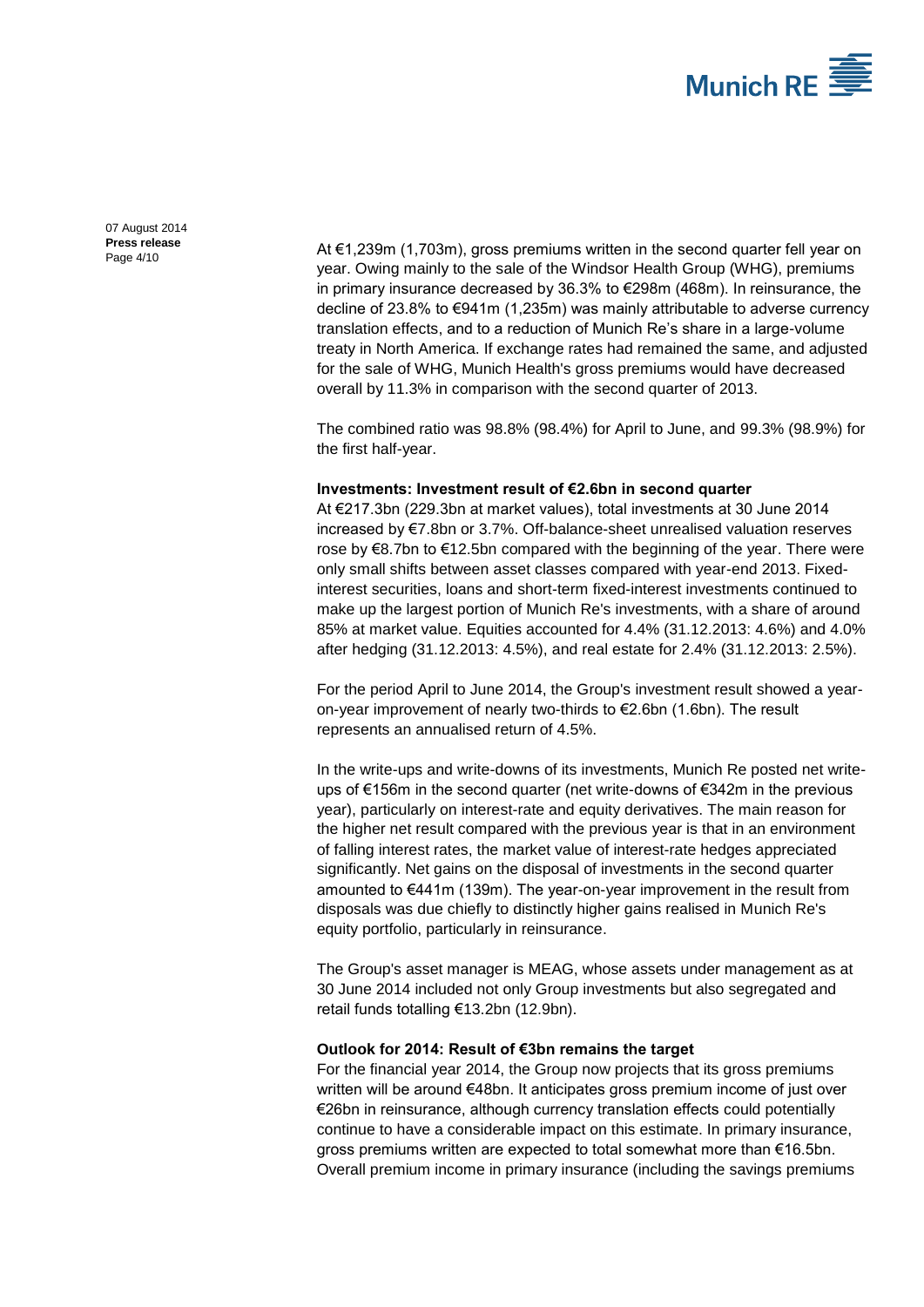

07 August 2014 **Press release** Page 5/10

of unit-linked life insurance and capitalisation products) should be around €18bn. Gross premiums written of slightly below €5.5bn are projected for Munich Health.

For property-casualty reinsurance, Munich Re now anticipates a combined ratio of around 95% of net earned premiums. The deterioration compared with the original expectation of around 94% is largely attributable to the above-average major-loss expenditure in the second quarter, but also to the effects of price reductions and a change in the portfolio mix, with an increased share of long-tail casualty business. In property-casualty primary insurance, the combined ratio for 2014 should be approximately 95%. The combined ratio for Munich Health is likely to be around 99%.

Munich Re expects a continuation of the low interest-rate levels in 2014 and hence somewhat lower regular income from fixed-interest investments. Overall, the Group anticipates a return on investment of around 3.5%.

The consolidated result in reinsurance should total between €2.3bn and €2.5bn in 2014. For the primary insurance segment, Munich Re projects a consolidated result for 2014 in the range of €400–500m, with €350–450m for the ERGO Group. The difference between the consolidated result targets for the primary insurance segment and ERGO is mainly attributable to intra-Group business between primary insurance and reinsurance. Munich Re is targeting a profit of around €100m for Munich Health.

The Group is aiming for a consolidated result of €3bn, subject to claims experience with regard to major losses being within normal bounds and to its income statement not being impacted by severe exchange-rate or capital market developments, changes in fiscal parameters, or other exceptional factors.

Note for the editorial staff: For further questions please contact

Media Relations Munich[, Johanna Weber](#page-0-0) Tel.: +49 (89) 389[1-2695](#page-0-1)

Media Relations Asia, Nikola Kemper Tel.: +852 2536 6936

Media Relations North America: Beate Monastiridis-Dörr Tel.: +1 (609) 235-8699 Terese Rosenthal Tel.: +1 (609) 243-4339

**Munich Re** stands for exceptional solution-based expertise, consistent risk management, financial stability and client proximity. This is how Munich Re creates value for clients, shareholders and staff. In the financial year 2013, the Group – which combines primary insurance and reinsurance under one roof – achieved a profit of €3.3bn on premium income of over €51bn. It operates in all lines of insurance, with almost 45,000 employees throughout the world. With premium income of around €28bn from reinsurance alone, it is one of the world's leading reinsurers. Especially when clients require solutions for complex risks, Munich Re is a much sought-after risk carrier. Its primary insurance operations are concentrated mainly in the ERGO Insurance Group, one of the major insurance groups in Germany and Europe. ERGO is represented in over 30 countries worldwide and offers a comprehensive range of insurances, provision products and services. In 2013, ERGO posted premium income of €18bn. In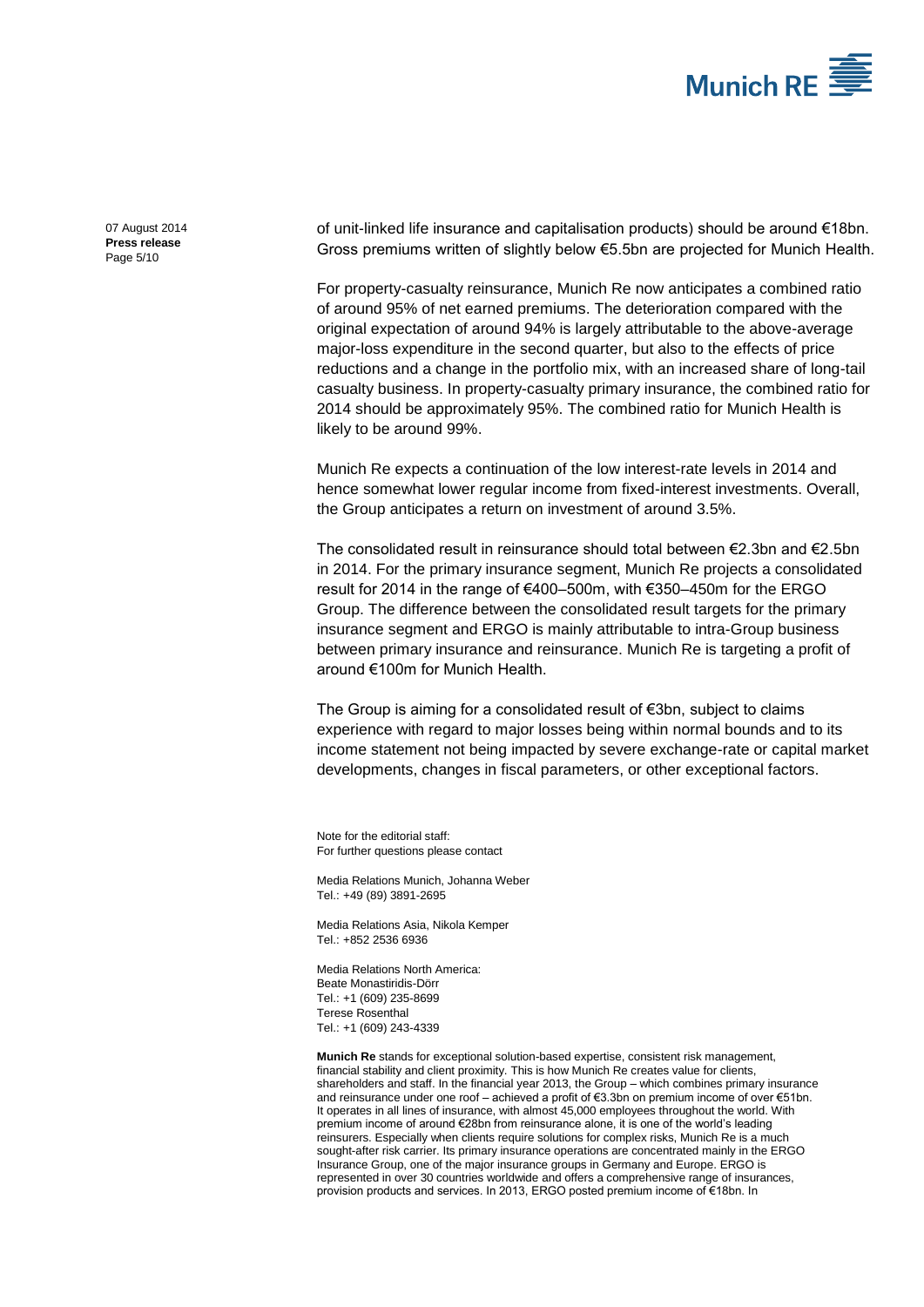

07 August 2014 **Press release** Page 6/10

international healthcare business, Munich Re pools its insurance and reinsurance operations, as well as related services, under the Munich Health brand. Munich Re's global investments amounting to €209bn are managed by MEAG, which also makes its competence available to private and institutional investors outside the Group.

#### **Disclaimer**

This press release contains forward-looking statements that are based on current assumptions and forecasts of the management of Munich Re. Known and unknown risks, uncertainties and other factors could lead to material differences between the forward-looking statements given here and the actual development, in particular the results, financial situation and performance of our Company. The Company assumes no liability to update these forward-looking statements or to conform them to future events or developments.

Munich[, 07 August 2014](#page-0-2)

#### **Münchener Rückversicherungs-Gesellschaft**

Aktiengesellschaft in München Media Relations Königinstraße 107 80802 München Germany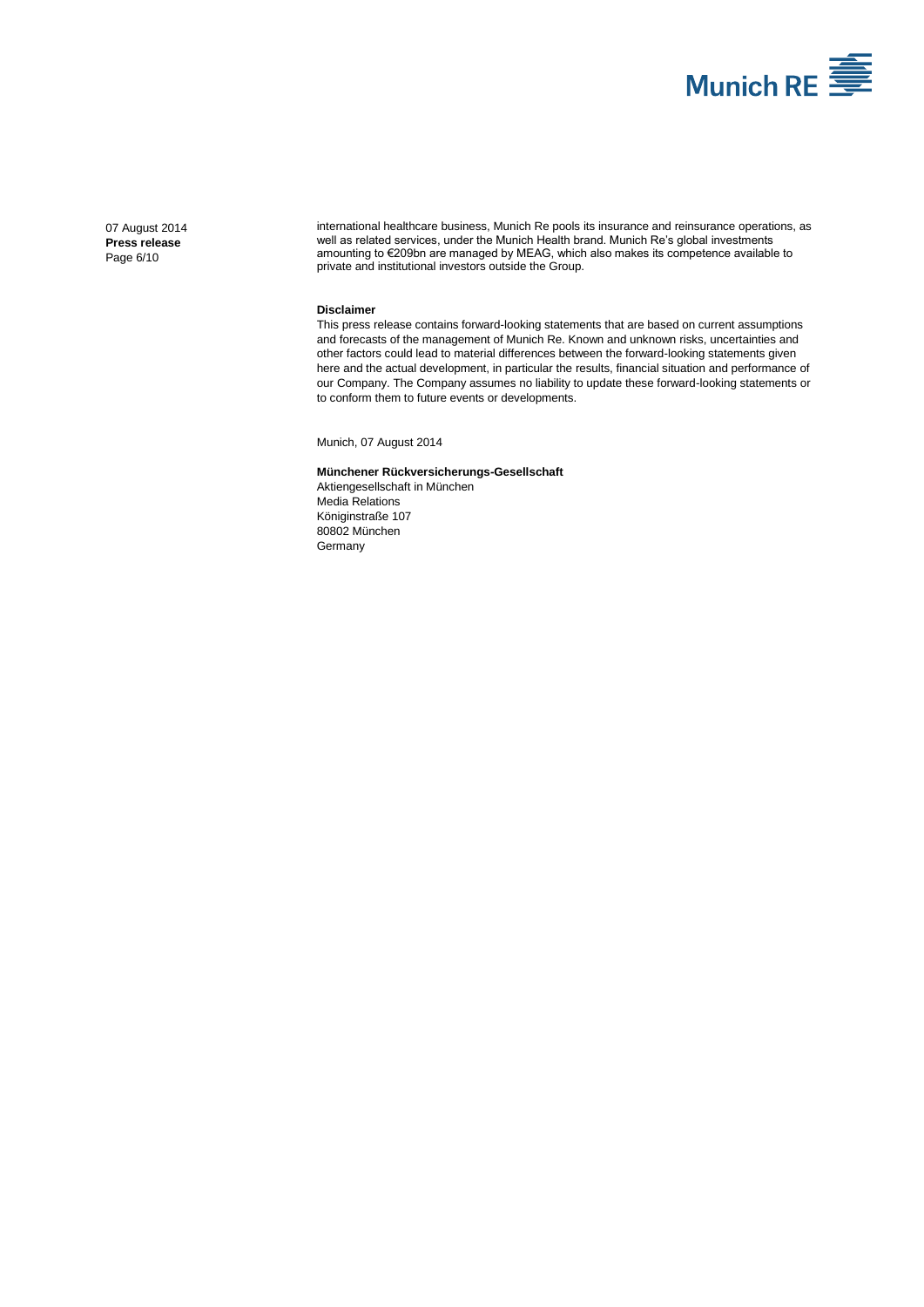

07 August 2014 **Press release** Page 7/10

#### **Key figures (IFRS) for the Group in the second quarter of 2014\*** (in €m unless otherwise indicated)

|                                                                 |                             | 2nd quarter<br>2014 | 2nd quarter<br>2013 | Change       |                        |
|-----------------------------------------------------------------|-----------------------------|---------------------|---------------------|--------------|------------------------|
|                                                                 |                             |                     |                     |              |                        |
|                                                                 |                             | 11,856              | 12.809              | Absolute     | in %                   |
|                                                                 | Gross premiums written      |                     |                     | $-953$       | $-7.4$                 |
| Net earned premiums                                             |                             | 11.705              | 12.605              | $-900$       | $-7.1$                 |
| Net expenses for claims and benefits<br><b>Technical result</b> |                             | 10,135<br>464       | 10,065              | 70<br>$-156$ | 0.7<br>$-25.2$         |
|                                                                 |                             | 2,567               | 620<br>1,556        | 1,011        | 65.0                   |
| Investment result<br>Thereof                                    | Realised gains              | 1,032               | 845                 | 187          | 22.1                   |
|                                                                 | Realised losses             | 591                 | 706                 | $-115$       | $-16.3$                |
|                                                                 |                             | 681                 | 86                  | 595          |                        |
| Non-technical result                                            |                             | 1,145               |                     |              | 691.9                  |
| Operating result                                                |                             |                     | 706                 | 439          | 62.2                   |
| Net finance costs                                               |                             | -58<br>93           | -75<br>$-52$        | 17<br>145    | 22.7<br>$\blacksquare$ |
| Taxes on income                                                 |                             | 769                 |                     |              |                        |
| Consolidated profit                                             |                             |                     | 542                 | 227          | 41.9                   |
| Thereof                                                         | Munich Reinsurance Company  |                     |                     |              |                        |
| attributable                                                    | equity holders              | 765                 | 528                 | 237          | 44.9                   |
| to                                                              | Minority interests          | 4                   | 14                  | $-10$        | $-71.4$                |
|                                                                 |                             |                     |                     |              |                        |
| Reinsurance                                                     |                             | 2nd quarter         | 2nd quarter         | Change       |                        |
|                                                                 |                             | 2014                | 2013                |              |                        |
|                                                                 |                             |                     |                     | Absolute     | in $%$                 |
|                                                                 | Gross premiums written      | 6,564               | 7.129               | $-565$       | $-7.9$                 |
| <b>Technical result</b>                                         |                             | 341                 | 417                 | -76          | $-18.2$                |
|                                                                 | Non-technical result<br>505 |                     | 6                   | 499          | >1,000.0               |
| Operating result                                                |                             | 846                 | 423                 | 423          | 100.0                  |
| Result                                                          |                             | 634                 | 367                 | 267          | 72.8                   |
|                                                                 |                             |                     |                     |              |                        |
| Thereof                                                         | Reinsurance - Life          | 2nd quarter         | 2nd quarter         | Change       |                        |
|                                                                 |                             | 2014                | 2013                |              |                        |
|                                                                 |                             |                     |                     | Absolute     | in $%$                 |
|                                                                 | Gross premiums written      | 2,467               | 2.994               | $-527$       | $-17.6$                |
|                                                                 | Technical result            |                     |                     |              |                        |
|                                                                 |                             | 103                 | 96                  | 7            | 7.3                    |
|                                                                 | Non-technical result        |                     |                     |              |                        |
|                                                                 |                             | 93                  | $-1$                | 94           |                        |
|                                                                 | Operating result            | 196                 | 95                  | 101          | 106.3                  |
|                                                                 | Result                      | 132                 | 61                  | 71           | 116.4                  |
|                                                                 |                             |                     |                     |              |                        |
|                                                                 | Reinsurance-                | 2nd quarter         | 2nd quarter         | Change       |                        |
|                                                                 | <b>Property-casualty</b>    | 2014                | 2013                |              |                        |
|                                                                 |                             |                     |                     | Absolute     | in %                   |
|                                                                 | Gross premiums written      | 4,097               | 4,135               | $-38$        | $-0.9$                 |
|                                                                 | Combined ratio in %         | 101.4               | 99.3                | 2.1          |                        |
|                                                                 | <b>Technical result</b>     |                     |                     |              |                        |
|                                                                 |                             | 238                 | 321                 | -83          | $-25.9$                |
|                                                                 | Non-technical result        |                     |                     |              |                        |
|                                                                 |                             | 412                 | $\overline{7}$      |              |                        |
|                                                                 |                             |                     |                     | 405          | >1,000.0               |
|                                                                 | Operating result            | 650                 | 328                 | 322          | 98.2                   |
|                                                                 | Result                      | 502                 | 306                 | 196          | 64.1                   |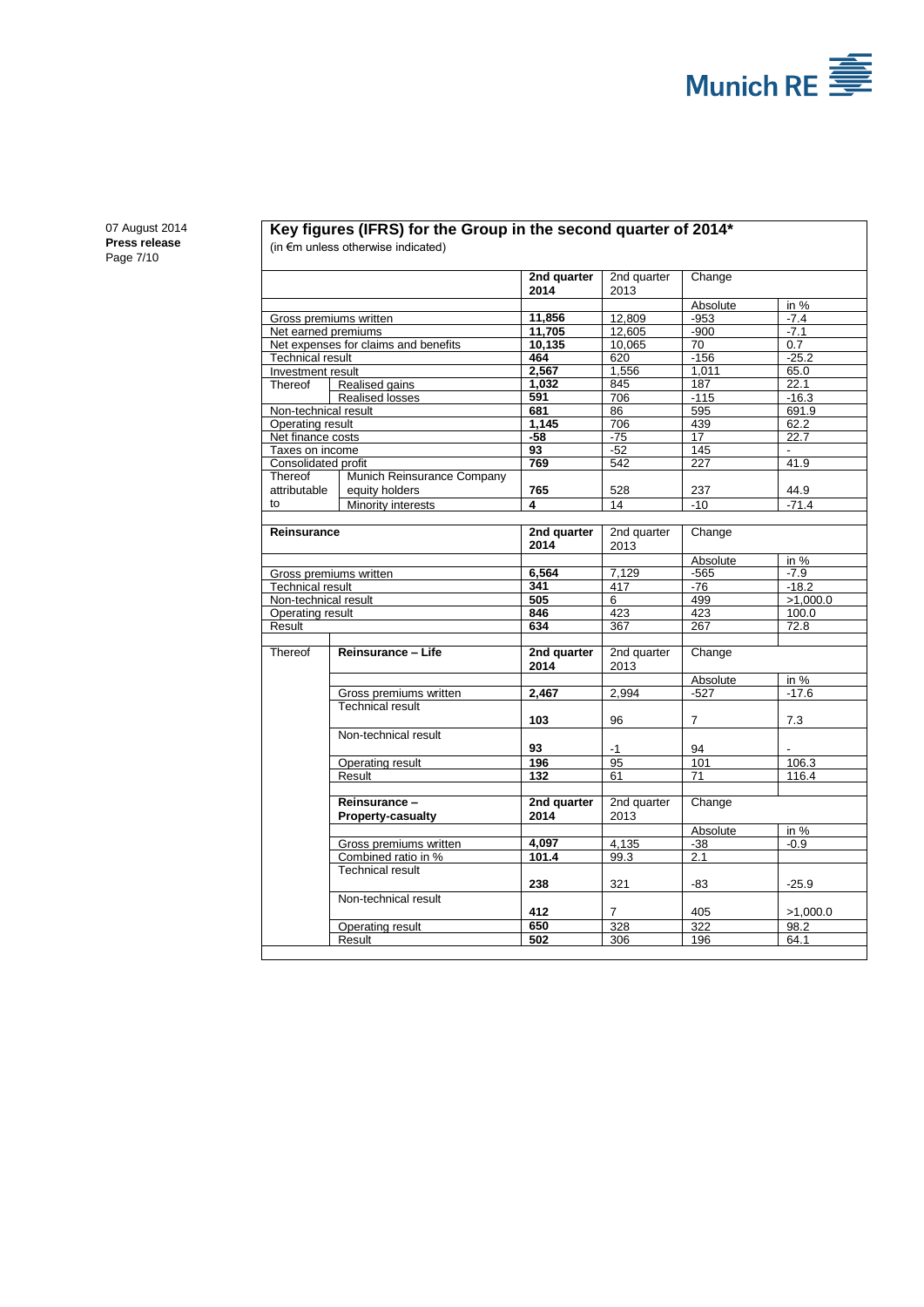

07 August 2014 **Press release** Page 8/10

| Primary insurance*      |                                                    | 2nd quarter<br>2014 | 2nd quarter<br>2013 | Change          |                  |
|-------------------------|----------------------------------------------------|---------------------|---------------------|-----------------|------------------|
|                         |                                                    |                     |                     | Absolute        | in %             |
| Gross premiums written  |                                                    | 4.053               | 3,977               | 76              | 1.9              |
| <b>Technical result</b> |                                                    | 99                  | 171                 | $-72$           | $-42.1$          |
| Non-technical result    |                                                    | 146                 | $\overline{52}$     | 94              | 180.8            |
| <b>Operating result</b> |                                                    | $\overline{245}$    | $\overline{223}$    | $\overline{22}$ | 9.9              |
| Result                  |                                                    | 104                 | 149                 | $-45$           | $-30.2$          |
|                         |                                                    |                     |                     |                 |                  |
| Thereof                 | Primary insurance - Life                           | 2nd quarter         | 2nd quarter         | Change          |                  |
|                         |                                                    | 2014                | 2013                |                 |                  |
|                         |                                                    |                     |                     | Absolute        | in $%$           |
|                         |                                                    |                     |                     |                 |                  |
|                         | Gross premiums written                             | 1,393               | 1,301               | 92              | 7.1              |
|                         | <b>Technical result</b>                            | $-73$               | $-2$                | $-71$           | $< -1.000$       |
|                         | Non-technical result                               |                     |                     |                 |                  |
|                         |                                                    | 123                 | 10                  | 113             | >1,000           |
|                         | Operating result                                   | 50                  | 8                   | 42              | 525.0            |
|                         | Result                                             | 38                  | 41                  | -3              | $-7.3$           |
|                         |                                                    |                     |                     |                 |                  |
|                         | Primary insurance - Health                         | 2nd quarter         | 2nd quarter         | Change          |                  |
|                         |                                                    | 2014                | 2013                |                 |                  |
|                         |                                                    |                     |                     | Absolute        | in %             |
|                         | Gross premiums written                             | 1,421               | 1,436               | $-15$           | $-1.0$           |
|                         | <b>Technical result</b>                            |                     |                     |                 |                  |
|                         |                                                    | 78                  | 84                  | -6              | $-7.1$           |
|                         | Non-technical result                               |                     |                     |                 |                  |
|                         |                                                    | 6                   | -6                  | 12              |                  |
|                         | Operating result                                   | $\overline{84}$     | $\overline{78}$     | 6               | $\overline{7.7}$ |
|                         | Result                                             | 46                  | 38                  | 8               | 21.1             |
|                         |                                                    |                     |                     |                 |                  |
|                         | Primary insurance -                                | 2nd quarter         | 2nd quarter         | Change          |                  |
|                         | Property-casualty                                  | 2014                | 2013                |                 |                  |
|                         |                                                    |                     |                     | Absolute        | in %             |
|                         | Gross premiums written                             | 1,239               | 1.240               | $-1$            | $-0.1$           |
|                         | Combined ratio in %                                | 96.0                | 96.1                | $-0.1$          |                  |
|                         | <b>Technical result</b>                            |                     |                     |                 |                  |
|                         |                                                    | 94                  | 89                  | 5               | 5.6              |
|                         | Non-technical result                               |                     |                     |                 |                  |
|                         |                                                    | 17                  | 48                  | $-31$           | $-64.6$          |
|                         | <b>Operating result</b>                            | 111                 | 137                 | $-26$           | $-19.0$          |
|                         | Result                                             | 20                  | 70                  | $-50$           | $-71.4$          |
|                         |                                                    | 2nd quarter         |                     |                 |                  |
|                         | <b>Munich Health</b>                               |                     | 2nd quarter         | Change          |                  |
|                         |                                                    | 2014                | 2013                |                 |                  |
|                         |                                                    |                     |                     | Absolute        | in %             |
| Gross premiums written  |                                                    | 1,239               | 1.703               | $-464$          | $-27.2$          |
| Combined ratio in %     |                                                    | 98.8                | 98.4                | 0.4             |                  |
| <b>Technical result</b> |                                                    | 24                  | 32                  | -8              | $-25.0$          |
| Non-technical result    |                                                    | $\overline{11}$     | $\overline{20}$     | -9              | $-45.0$          |
| <b>Operating result</b> |                                                    | 35                  | 52                  | $-17$           | $-32.7$          |
| Result                  |                                                    | 22                  | 31                  | -9              | $-29.0$          |
|                         |                                                    |                     |                     |                 |                  |
| <b>Shares</b>           |                                                    | 2nd quarter         | 2nd quarter         | Change          |                  |
|                         |                                                    | 2014                | 2013                |                 |                  |
|                         |                                                    |                     |                     | Absolute        | in %             |
|                         | Earnings per share in $\epsilon$                   | 4.43                | 2.94                | 1.49            | 50.7             |
|                         |                                                    |                     |                     |                 |                  |
|                         | * Previous year's figures adjusted owing to IAS 8. |                     |                     |                 |                  |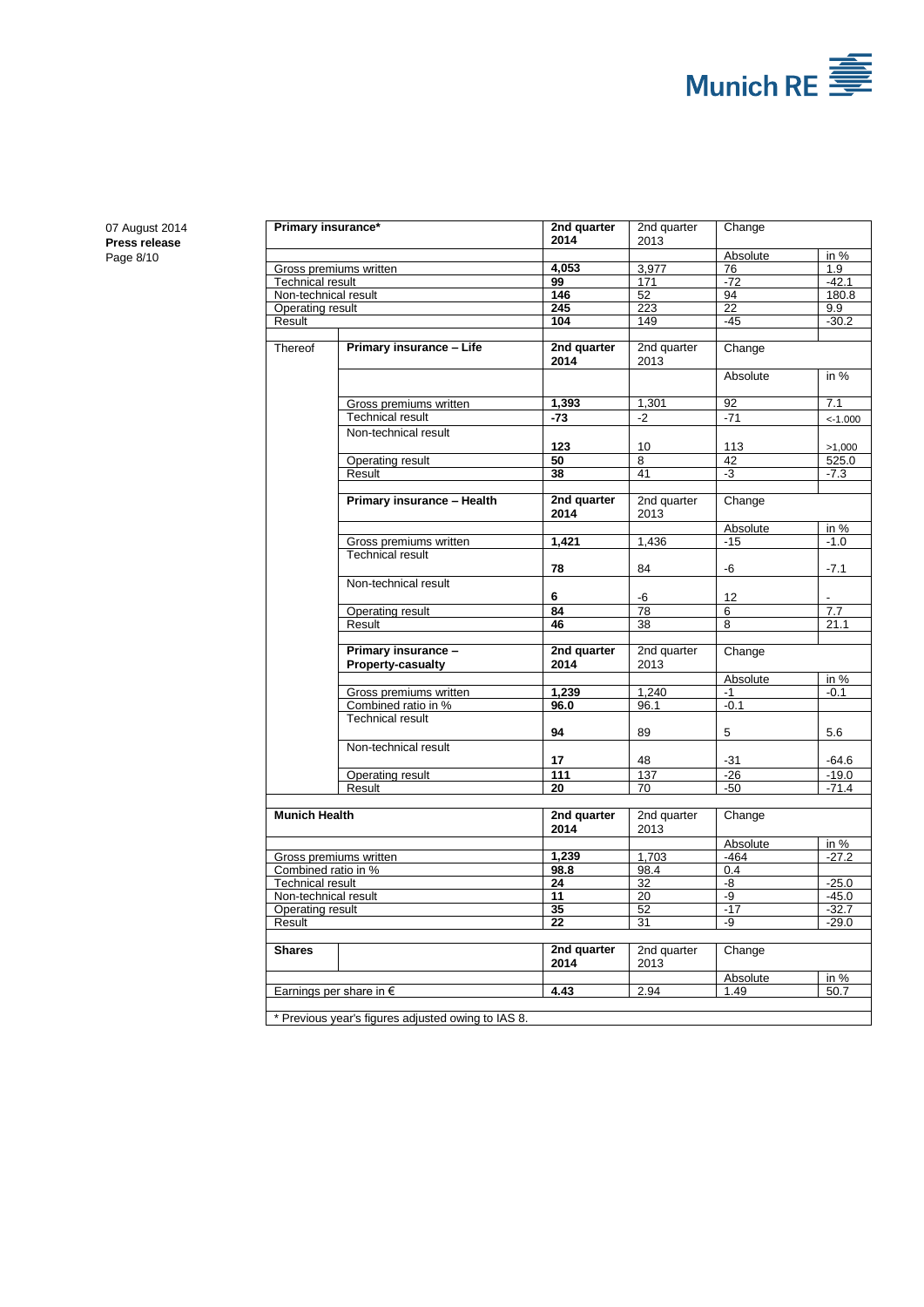

07 August 2014 **Press release** Page 9/10

# **Key figures (IFRS) for the Group in the first six months of 2014\***

(in €m unless otherwise indicated)

| 2014<br>2013<br>Absolute<br>in %<br>24,780<br>$-5.0$<br>Gross premiums written<br>26,093<br>$-1,313$<br>Net earned premiums<br>23,600<br>24,701<br>$-4.5$<br>$-1,101$<br>Net expenses for claims and benefits<br>20,126<br>19,645<br>481<br>2.4<br>1,661<br><b>Technical result</b><br>1,886<br>$-225$<br>$-11.9$<br>4,637<br>3,563<br>1,074<br>Investment result<br>30.1<br>1,531<br>382<br>25.0<br>Realised gains<br>1,913<br>Thereof<br><b>Realised losses</b><br>960<br>1,068<br>$-108$<br>$-10.1$<br>190<br>316.3<br>Non-technical result<br>791<br>601<br>2,452<br>2,076<br>376<br>18.1<br>Operating result<br>Net finance costs<br>$-143$<br>$-114$<br>29<br>20.3<br>306<br>390<br>$-21.5$<br>Taxes on income<br>$-84$<br>1,693<br>Consolidated profit<br>1,512<br>181<br>12.0<br>Thereof attributable to<br>Munich Reinsurance Company<br>1,684<br>equity holders<br>1,491<br>193<br>12.9<br>9<br>Minority interests<br>21<br>$-12$<br>$-57.1$<br>30 June<br>31<br>2014<br>December<br>2013<br>217,274<br>7,800<br>209,474<br>3.7<br>Investments<br>27,672<br>1,446<br>5.5<br>26,226<br>Equity<br>43,637<br><b>Employees</b><br>44,665<br>$-1,028$<br>$-2.3$<br>$Q1-Q2$<br>$Q1-Q2$<br>Reinsurance<br>Change<br>2014<br>2013<br>Absolute<br>in %<br>$-4.8$<br>13,422<br>14,096<br>$-674$<br>Gross premiums written<br><b>Technical result</b><br>1,267<br>1,508<br>$-241$<br>$-16.0$<br>$\overline{570}$<br>535<br>Non-technical result<br>35<br>>1,000.0<br>1,837<br>1,543<br>294<br>19.1<br>Operating result<br>Result<br>1,384<br>1,195<br>189<br>15.8<br>Reinsurance - Life<br>$Q1-Q2$<br>$Q1-Q2$<br>Thereof<br>Change<br>2014<br>2013<br>Absolute<br>in %<br>$-11.1$<br>4,944<br>5,563<br>$-619$<br>Gross premiums written<br>207<br><b>Technical result</b><br>305<br>-98<br>$-32.1$<br>111<br>$\overline{12}$<br>99<br>Non-technical result<br>825.0<br>Operating result<br>318<br>317<br>$\mathbf{1}$<br>0.3<br>Result<br>235<br>234<br>$\mathbf{1}$<br>0.4<br>$Q1-Q2$<br>$Q1-Q2$<br>Change<br>Reinsurance –<br><b>Property-casualty</b><br>2014<br>2013<br>in %<br>Absolute<br>Gross premiums written<br>8,478<br>8,533<br>-55<br>$-0.6$<br>94.1<br>Combined ratio in %<br>92.4<br>1.7<br>1,060<br>1,203<br>$-143$<br>$-11.9$<br><b>Technical result</b><br>459<br>Non-technical result<br>23<br>436<br>>1,000.0<br>1,519<br>293<br>23.9<br>1,226<br>Operating result<br>Result<br>1,149<br>961<br>188<br>19.6 |  |  |         |         |        |  |
|--------------------------------------------------------------------------------------------------------------------------------------------------------------------------------------------------------------------------------------------------------------------------------------------------------------------------------------------------------------------------------------------------------------------------------------------------------------------------------------------------------------------------------------------------------------------------------------------------------------------------------------------------------------------------------------------------------------------------------------------------------------------------------------------------------------------------------------------------------------------------------------------------------------------------------------------------------------------------------------------------------------------------------------------------------------------------------------------------------------------------------------------------------------------------------------------------------------------------------------------------------------------------------------------------------------------------------------------------------------------------------------------------------------------------------------------------------------------------------------------------------------------------------------------------------------------------------------------------------------------------------------------------------------------------------------------------------------------------------------------------------------------------------------------------------------------------------------------------------------------------------------------------------------------------------------------------------------------------------------------------------------------------------------------------------------------------------------------------------------------------------------------------------------------------------------------------------------------------------------------------------------------------------------------------------------------------------------------------------------------------------------------------------------------------------|--|--|---------|---------|--------|--|
|                                                                                                                                                                                                                                                                                                                                                                                                                                                                                                                                                                                                                                                                                                                                                                                                                                                                                                                                                                                                                                                                                                                                                                                                                                                                                                                                                                                                                                                                                                                                                                                                                                                                                                                                                                                                                                                                                                                                                                                                                                                                                                                                                                                                                                                                                                                                                                                                                                |  |  | $Q1-Q2$ | $Q1-Q2$ | Change |  |
|                                                                                                                                                                                                                                                                                                                                                                                                                                                                                                                                                                                                                                                                                                                                                                                                                                                                                                                                                                                                                                                                                                                                                                                                                                                                                                                                                                                                                                                                                                                                                                                                                                                                                                                                                                                                                                                                                                                                                                                                                                                                                                                                                                                                                                                                                                                                                                                                                                |  |  |         |         |        |  |
|                                                                                                                                                                                                                                                                                                                                                                                                                                                                                                                                                                                                                                                                                                                                                                                                                                                                                                                                                                                                                                                                                                                                                                                                                                                                                                                                                                                                                                                                                                                                                                                                                                                                                                                                                                                                                                                                                                                                                                                                                                                                                                                                                                                                                                                                                                                                                                                                                                |  |  |         |         |        |  |
|                                                                                                                                                                                                                                                                                                                                                                                                                                                                                                                                                                                                                                                                                                                                                                                                                                                                                                                                                                                                                                                                                                                                                                                                                                                                                                                                                                                                                                                                                                                                                                                                                                                                                                                                                                                                                                                                                                                                                                                                                                                                                                                                                                                                                                                                                                                                                                                                                                |  |  |         |         |        |  |
|                                                                                                                                                                                                                                                                                                                                                                                                                                                                                                                                                                                                                                                                                                                                                                                                                                                                                                                                                                                                                                                                                                                                                                                                                                                                                                                                                                                                                                                                                                                                                                                                                                                                                                                                                                                                                                                                                                                                                                                                                                                                                                                                                                                                                                                                                                                                                                                                                                |  |  |         |         |        |  |
|                                                                                                                                                                                                                                                                                                                                                                                                                                                                                                                                                                                                                                                                                                                                                                                                                                                                                                                                                                                                                                                                                                                                                                                                                                                                                                                                                                                                                                                                                                                                                                                                                                                                                                                                                                                                                                                                                                                                                                                                                                                                                                                                                                                                                                                                                                                                                                                                                                |  |  |         |         |        |  |
|                                                                                                                                                                                                                                                                                                                                                                                                                                                                                                                                                                                                                                                                                                                                                                                                                                                                                                                                                                                                                                                                                                                                                                                                                                                                                                                                                                                                                                                                                                                                                                                                                                                                                                                                                                                                                                                                                                                                                                                                                                                                                                                                                                                                                                                                                                                                                                                                                                |  |  |         |         |        |  |
|                                                                                                                                                                                                                                                                                                                                                                                                                                                                                                                                                                                                                                                                                                                                                                                                                                                                                                                                                                                                                                                                                                                                                                                                                                                                                                                                                                                                                                                                                                                                                                                                                                                                                                                                                                                                                                                                                                                                                                                                                                                                                                                                                                                                                                                                                                                                                                                                                                |  |  |         |         |        |  |
|                                                                                                                                                                                                                                                                                                                                                                                                                                                                                                                                                                                                                                                                                                                                                                                                                                                                                                                                                                                                                                                                                                                                                                                                                                                                                                                                                                                                                                                                                                                                                                                                                                                                                                                                                                                                                                                                                                                                                                                                                                                                                                                                                                                                                                                                                                                                                                                                                                |  |  |         |         |        |  |
|                                                                                                                                                                                                                                                                                                                                                                                                                                                                                                                                                                                                                                                                                                                                                                                                                                                                                                                                                                                                                                                                                                                                                                                                                                                                                                                                                                                                                                                                                                                                                                                                                                                                                                                                                                                                                                                                                                                                                                                                                                                                                                                                                                                                                                                                                                                                                                                                                                |  |  |         |         |        |  |
|                                                                                                                                                                                                                                                                                                                                                                                                                                                                                                                                                                                                                                                                                                                                                                                                                                                                                                                                                                                                                                                                                                                                                                                                                                                                                                                                                                                                                                                                                                                                                                                                                                                                                                                                                                                                                                                                                                                                                                                                                                                                                                                                                                                                                                                                                                                                                                                                                                |  |  |         |         |        |  |
|                                                                                                                                                                                                                                                                                                                                                                                                                                                                                                                                                                                                                                                                                                                                                                                                                                                                                                                                                                                                                                                                                                                                                                                                                                                                                                                                                                                                                                                                                                                                                                                                                                                                                                                                                                                                                                                                                                                                                                                                                                                                                                                                                                                                                                                                                                                                                                                                                                |  |  |         |         |        |  |
|                                                                                                                                                                                                                                                                                                                                                                                                                                                                                                                                                                                                                                                                                                                                                                                                                                                                                                                                                                                                                                                                                                                                                                                                                                                                                                                                                                                                                                                                                                                                                                                                                                                                                                                                                                                                                                                                                                                                                                                                                                                                                                                                                                                                                                                                                                                                                                                                                                |  |  |         |         |        |  |
|                                                                                                                                                                                                                                                                                                                                                                                                                                                                                                                                                                                                                                                                                                                                                                                                                                                                                                                                                                                                                                                                                                                                                                                                                                                                                                                                                                                                                                                                                                                                                                                                                                                                                                                                                                                                                                                                                                                                                                                                                                                                                                                                                                                                                                                                                                                                                                                                                                |  |  |         |         |        |  |
|                                                                                                                                                                                                                                                                                                                                                                                                                                                                                                                                                                                                                                                                                                                                                                                                                                                                                                                                                                                                                                                                                                                                                                                                                                                                                                                                                                                                                                                                                                                                                                                                                                                                                                                                                                                                                                                                                                                                                                                                                                                                                                                                                                                                                                                                                                                                                                                                                                |  |  |         |         |        |  |
|                                                                                                                                                                                                                                                                                                                                                                                                                                                                                                                                                                                                                                                                                                                                                                                                                                                                                                                                                                                                                                                                                                                                                                                                                                                                                                                                                                                                                                                                                                                                                                                                                                                                                                                                                                                                                                                                                                                                                                                                                                                                                                                                                                                                                                                                                                                                                                                                                                |  |  |         |         |        |  |
|                                                                                                                                                                                                                                                                                                                                                                                                                                                                                                                                                                                                                                                                                                                                                                                                                                                                                                                                                                                                                                                                                                                                                                                                                                                                                                                                                                                                                                                                                                                                                                                                                                                                                                                                                                                                                                                                                                                                                                                                                                                                                                                                                                                                                                                                                                                                                                                                                                |  |  |         |         |        |  |
|                                                                                                                                                                                                                                                                                                                                                                                                                                                                                                                                                                                                                                                                                                                                                                                                                                                                                                                                                                                                                                                                                                                                                                                                                                                                                                                                                                                                                                                                                                                                                                                                                                                                                                                                                                                                                                                                                                                                                                                                                                                                                                                                                                                                                                                                                                                                                                                                                                |  |  |         |         |        |  |
|                                                                                                                                                                                                                                                                                                                                                                                                                                                                                                                                                                                                                                                                                                                                                                                                                                                                                                                                                                                                                                                                                                                                                                                                                                                                                                                                                                                                                                                                                                                                                                                                                                                                                                                                                                                                                                                                                                                                                                                                                                                                                                                                                                                                                                                                                                                                                                                                                                |  |  |         |         |        |  |
|                                                                                                                                                                                                                                                                                                                                                                                                                                                                                                                                                                                                                                                                                                                                                                                                                                                                                                                                                                                                                                                                                                                                                                                                                                                                                                                                                                                                                                                                                                                                                                                                                                                                                                                                                                                                                                                                                                                                                                                                                                                                                                                                                                                                                                                                                                                                                                                                                                |  |  |         |         |        |  |
|                                                                                                                                                                                                                                                                                                                                                                                                                                                                                                                                                                                                                                                                                                                                                                                                                                                                                                                                                                                                                                                                                                                                                                                                                                                                                                                                                                                                                                                                                                                                                                                                                                                                                                                                                                                                                                                                                                                                                                                                                                                                                                                                                                                                                                                                                                                                                                                                                                |  |  |         |         |        |  |
|                                                                                                                                                                                                                                                                                                                                                                                                                                                                                                                                                                                                                                                                                                                                                                                                                                                                                                                                                                                                                                                                                                                                                                                                                                                                                                                                                                                                                                                                                                                                                                                                                                                                                                                                                                                                                                                                                                                                                                                                                                                                                                                                                                                                                                                                                                                                                                                                                                |  |  |         |         |        |  |
|                                                                                                                                                                                                                                                                                                                                                                                                                                                                                                                                                                                                                                                                                                                                                                                                                                                                                                                                                                                                                                                                                                                                                                                                                                                                                                                                                                                                                                                                                                                                                                                                                                                                                                                                                                                                                                                                                                                                                                                                                                                                                                                                                                                                                                                                                                                                                                                                                                |  |  |         |         |        |  |
|                                                                                                                                                                                                                                                                                                                                                                                                                                                                                                                                                                                                                                                                                                                                                                                                                                                                                                                                                                                                                                                                                                                                                                                                                                                                                                                                                                                                                                                                                                                                                                                                                                                                                                                                                                                                                                                                                                                                                                                                                                                                                                                                                                                                                                                                                                                                                                                                                                |  |  |         |         |        |  |
|                                                                                                                                                                                                                                                                                                                                                                                                                                                                                                                                                                                                                                                                                                                                                                                                                                                                                                                                                                                                                                                                                                                                                                                                                                                                                                                                                                                                                                                                                                                                                                                                                                                                                                                                                                                                                                                                                                                                                                                                                                                                                                                                                                                                                                                                                                                                                                                                                                |  |  |         |         |        |  |
|                                                                                                                                                                                                                                                                                                                                                                                                                                                                                                                                                                                                                                                                                                                                                                                                                                                                                                                                                                                                                                                                                                                                                                                                                                                                                                                                                                                                                                                                                                                                                                                                                                                                                                                                                                                                                                                                                                                                                                                                                                                                                                                                                                                                                                                                                                                                                                                                                                |  |  |         |         |        |  |
|                                                                                                                                                                                                                                                                                                                                                                                                                                                                                                                                                                                                                                                                                                                                                                                                                                                                                                                                                                                                                                                                                                                                                                                                                                                                                                                                                                                                                                                                                                                                                                                                                                                                                                                                                                                                                                                                                                                                                                                                                                                                                                                                                                                                                                                                                                                                                                                                                                |  |  |         |         |        |  |
|                                                                                                                                                                                                                                                                                                                                                                                                                                                                                                                                                                                                                                                                                                                                                                                                                                                                                                                                                                                                                                                                                                                                                                                                                                                                                                                                                                                                                                                                                                                                                                                                                                                                                                                                                                                                                                                                                                                                                                                                                                                                                                                                                                                                                                                                                                                                                                                                                                |  |  |         |         |        |  |
|                                                                                                                                                                                                                                                                                                                                                                                                                                                                                                                                                                                                                                                                                                                                                                                                                                                                                                                                                                                                                                                                                                                                                                                                                                                                                                                                                                                                                                                                                                                                                                                                                                                                                                                                                                                                                                                                                                                                                                                                                                                                                                                                                                                                                                                                                                                                                                                                                                |  |  |         |         |        |  |
|                                                                                                                                                                                                                                                                                                                                                                                                                                                                                                                                                                                                                                                                                                                                                                                                                                                                                                                                                                                                                                                                                                                                                                                                                                                                                                                                                                                                                                                                                                                                                                                                                                                                                                                                                                                                                                                                                                                                                                                                                                                                                                                                                                                                                                                                                                                                                                                                                                |  |  |         |         |        |  |
|                                                                                                                                                                                                                                                                                                                                                                                                                                                                                                                                                                                                                                                                                                                                                                                                                                                                                                                                                                                                                                                                                                                                                                                                                                                                                                                                                                                                                                                                                                                                                                                                                                                                                                                                                                                                                                                                                                                                                                                                                                                                                                                                                                                                                                                                                                                                                                                                                                |  |  |         |         |        |  |
|                                                                                                                                                                                                                                                                                                                                                                                                                                                                                                                                                                                                                                                                                                                                                                                                                                                                                                                                                                                                                                                                                                                                                                                                                                                                                                                                                                                                                                                                                                                                                                                                                                                                                                                                                                                                                                                                                                                                                                                                                                                                                                                                                                                                                                                                                                                                                                                                                                |  |  |         |         |        |  |
|                                                                                                                                                                                                                                                                                                                                                                                                                                                                                                                                                                                                                                                                                                                                                                                                                                                                                                                                                                                                                                                                                                                                                                                                                                                                                                                                                                                                                                                                                                                                                                                                                                                                                                                                                                                                                                                                                                                                                                                                                                                                                                                                                                                                                                                                                                                                                                                                                                |  |  |         |         |        |  |
|                                                                                                                                                                                                                                                                                                                                                                                                                                                                                                                                                                                                                                                                                                                                                                                                                                                                                                                                                                                                                                                                                                                                                                                                                                                                                                                                                                                                                                                                                                                                                                                                                                                                                                                                                                                                                                                                                                                                                                                                                                                                                                                                                                                                                                                                                                                                                                                                                                |  |  |         |         |        |  |
|                                                                                                                                                                                                                                                                                                                                                                                                                                                                                                                                                                                                                                                                                                                                                                                                                                                                                                                                                                                                                                                                                                                                                                                                                                                                                                                                                                                                                                                                                                                                                                                                                                                                                                                                                                                                                                                                                                                                                                                                                                                                                                                                                                                                                                                                                                                                                                                                                                |  |  |         |         |        |  |
|                                                                                                                                                                                                                                                                                                                                                                                                                                                                                                                                                                                                                                                                                                                                                                                                                                                                                                                                                                                                                                                                                                                                                                                                                                                                                                                                                                                                                                                                                                                                                                                                                                                                                                                                                                                                                                                                                                                                                                                                                                                                                                                                                                                                                                                                                                                                                                                                                                |  |  |         |         |        |  |
|                                                                                                                                                                                                                                                                                                                                                                                                                                                                                                                                                                                                                                                                                                                                                                                                                                                                                                                                                                                                                                                                                                                                                                                                                                                                                                                                                                                                                                                                                                                                                                                                                                                                                                                                                                                                                                                                                                                                                                                                                                                                                                                                                                                                                                                                                                                                                                                                                                |  |  |         |         |        |  |
|                                                                                                                                                                                                                                                                                                                                                                                                                                                                                                                                                                                                                                                                                                                                                                                                                                                                                                                                                                                                                                                                                                                                                                                                                                                                                                                                                                                                                                                                                                                                                                                                                                                                                                                                                                                                                                                                                                                                                                                                                                                                                                                                                                                                                                                                                                                                                                                                                                |  |  |         |         |        |  |
|                                                                                                                                                                                                                                                                                                                                                                                                                                                                                                                                                                                                                                                                                                                                                                                                                                                                                                                                                                                                                                                                                                                                                                                                                                                                                                                                                                                                                                                                                                                                                                                                                                                                                                                                                                                                                                                                                                                                                                                                                                                                                                                                                                                                                                                                                                                                                                                                                                |  |  |         |         |        |  |
|                                                                                                                                                                                                                                                                                                                                                                                                                                                                                                                                                                                                                                                                                                                                                                                                                                                                                                                                                                                                                                                                                                                                                                                                                                                                                                                                                                                                                                                                                                                                                                                                                                                                                                                                                                                                                                                                                                                                                                                                                                                                                                                                                                                                                                                                                                                                                                                                                                |  |  |         |         |        |  |
|                                                                                                                                                                                                                                                                                                                                                                                                                                                                                                                                                                                                                                                                                                                                                                                                                                                                                                                                                                                                                                                                                                                                                                                                                                                                                                                                                                                                                                                                                                                                                                                                                                                                                                                                                                                                                                                                                                                                                                                                                                                                                                                                                                                                                                                                                                                                                                                                                                |  |  |         |         |        |  |
|                                                                                                                                                                                                                                                                                                                                                                                                                                                                                                                                                                                                                                                                                                                                                                                                                                                                                                                                                                                                                                                                                                                                                                                                                                                                                                                                                                                                                                                                                                                                                                                                                                                                                                                                                                                                                                                                                                                                                                                                                                                                                                                                                                                                                                                                                                                                                                                                                                |  |  |         |         |        |  |
|                                                                                                                                                                                                                                                                                                                                                                                                                                                                                                                                                                                                                                                                                                                                                                                                                                                                                                                                                                                                                                                                                                                                                                                                                                                                                                                                                                                                                                                                                                                                                                                                                                                                                                                                                                                                                                                                                                                                                                                                                                                                                                                                                                                                                                                                                                                                                                                                                                |  |  |         |         |        |  |
|                                                                                                                                                                                                                                                                                                                                                                                                                                                                                                                                                                                                                                                                                                                                                                                                                                                                                                                                                                                                                                                                                                                                                                                                                                                                                                                                                                                                                                                                                                                                                                                                                                                                                                                                                                                                                                                                                                                                                                                                                                                                                                                                                                                                                                                                                                                                                                                                                                |  |  |         |         |        |  |
|                                                                                                                                                                                                                                                                                                                                                                                                                                                                                                                                                                                                                                                                                                                                                                                                                                                                                                                                                                                                                                                                                                                                                                                                                                                                                                                                                                                                                                                                                                                                                                                                                                                                                                                                                                                                                                                                                                                                                                                                                                                                                                                                                                                                                                                                                                                                                                                                                                |  |  |         |         |        |  |
|                                                                                                                                                                                                                                                                                                                                                                                                                                                                                                                                                                                                                                                                                                                                                                                                                                                                                                                                                                                                                                                                                                                                                                                                                                                                                                                                                                                                                                                                                                                                                                                                                                                                                                                                                                                                                                                                                                                                                                                                                                                                                                                                                                                                                                                                                                                                                                                                                                |  |  |         |         |        |  |
|                                                                                                                                                                                                                                                                                                                                                                                                                                                                                                                                                                                                                                                                                                                                                                                                                                                                                                                                                                                                                                                                                                                                                                                                                                                                                                                                                                                                                                                                                                                                                                                                                                                                                                                                                                                                                                                                                                                                                                                                                                                                                                                                                                                                                                                                                                                                                                                                                                |  |  |         |         |        |  |
|                                                                                                                                                                                                                                                                                                                                                                                                                                                                                                                                                                                                                                                                                                                                                                                                                                                                                                                                                                                                                                                                                                                                                                                                                                                                                                                                                                                                                                                                                                                                                                                                                                                                                                                                                                                                                                                                                                                                                                                                                                                                                                                                                                                                                                                                                                                                                                                                                                |  |  |         |         |        |  |
|                                                                                                                                                                                                                                                                                                                                                                                                                                                                                                                                                                                                                                                                                                                                                                                                                                                                                                                                                                                                                                                                                                                                                                                                                                                                                                                                                                                                                                                                                                                                                                                                                                                                                                                                                                                                                                                                                                                                                                                                                                                                                                                                                                                                                                                                                                                                                                                                                                |  |  |         |         |        |  |
|                                                                                                                                                                                                                                                                                                                                                                                                                                                                                                                                                                                                                                                                                                                                                                                                                                                                                                                                                                                                                                                                                                                                                                                                                                                                                                                                                                                                                                                                                                                                                                                                                                                                                                                                                                                                                                                                                                                                                                                                                                                                                                                                                                                                                                                                                                                                                                                                                                |  |  |         |         |        |  |
|                                                                                                                                                                                                                                                                                                                                                                                                                                                                                                                                                                                                                                                                                                                                                                                                                                                                                                                                                                                                                                                                                                                                                                                                                                                                                                                                                                                                                                                                                                                                                                                                                                                                                                                                                                                                                                                                                                                                                                                                                                                                                                                                                                                                                                                                                                                                                                                                                                |  |  |         |         |        |  |
|                                                                                                                                                                                                                                                                                                                                                                                                                                                                                                                                                                                                                                                                                                                                                                                                                                                                                                                                                                                                                                                                                                                                                                                                                                                                                                                                                                                                                                                                                                                                                                                                                                                                                                                                                                                                                                                                                                                                                                                                                                                                                                                                                                                                                                                                                                                                                                                                                                |  |  |         |         |        |  |